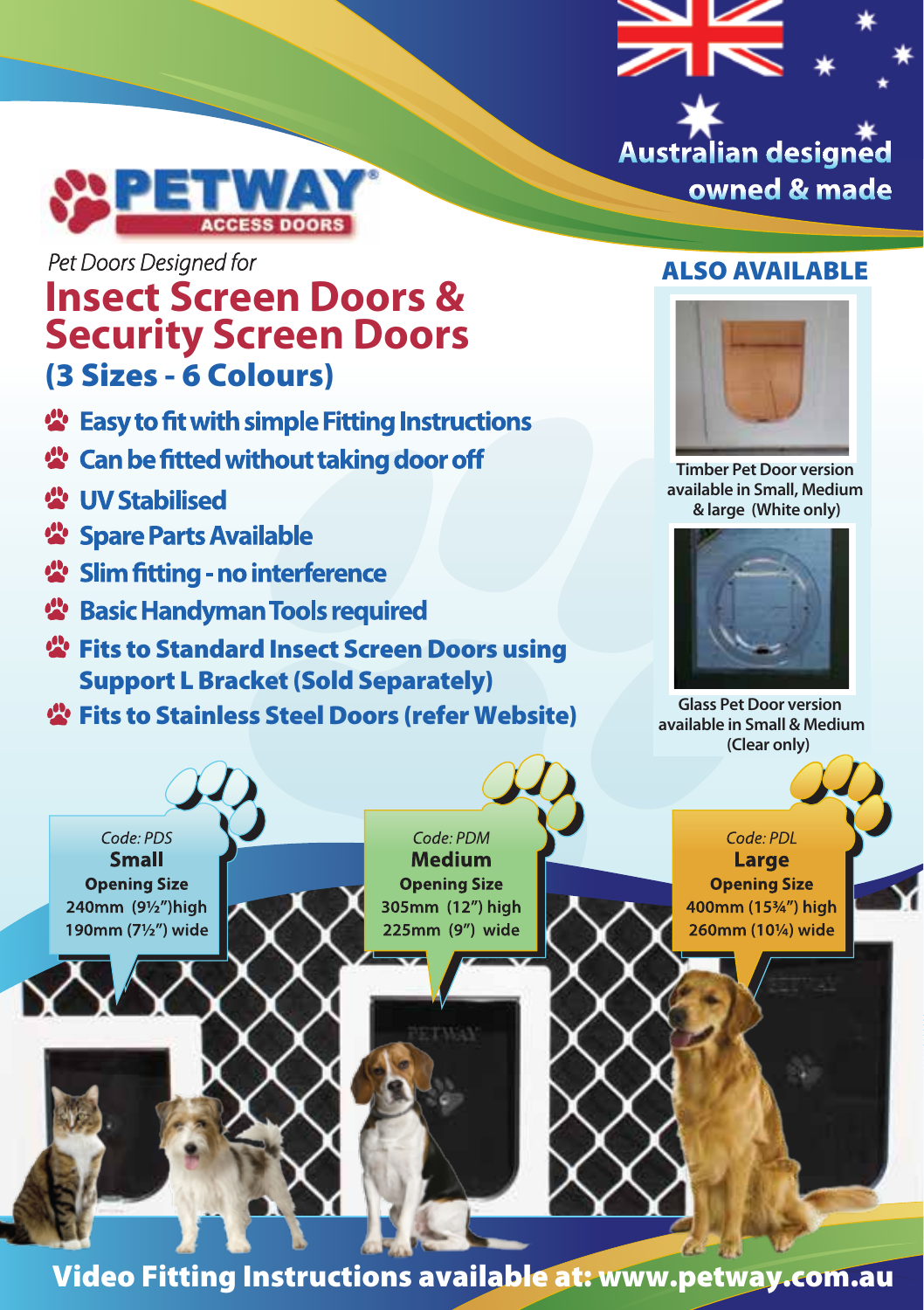# **Fits Security Screen Doors**





**Small** Fitted to **Security Door** *Code: PDS - Small Flap Opening: 240mm x 190mm*



*Code: PDM - Medium*



Black White Primrose Stone Beige Brown Bronze

*Code: PDL - Large Flap Opening: 400mm x 260mm*

**Security Door** 

Large - Fitted to





**Small** - Fitted to **Stainless Steel Security Door** 

video Fitting Instructions available at the community of the community of the community of the community of the<br>The Single-Sided Sticky Back Foam Petway recommends using Single-Sided Sticky Back Foam Tape between the two frames to take up the extra gap (Available at your local Hardware) (Refer Stainless Steel Door Fitting Video on our website)

**Fits Stainless Steel Doors**

Video Fitting Instructions available at: www.petway.com.au Video Fitting Instructions available at: www.petway.com.au

# **Fits Insect Screen Doors**

**Institute Screen Control Screen Control Screen Control Screen Control Screen Control Screen Control Screen Control Screen Control Screen Control Screen Control Screen Control Screen Control Screen Control Screen Control S See below if L bracket is required** Using supporting L-bra Adaptor L Bracket REQUIRED for this type frame. Adaptor L Bracket **NOT REQUIRED** for this type frame.







Small - Fitted to **Insect Screen Door** 



*Bracket being tted - outside view* Bracket being tted *-* **outside view**



Bracket tted *-* **inside view**

L Bracket is a support bracket to fit the Security Pet Door to Standard Insect **Screen Doors** 



push down then sideways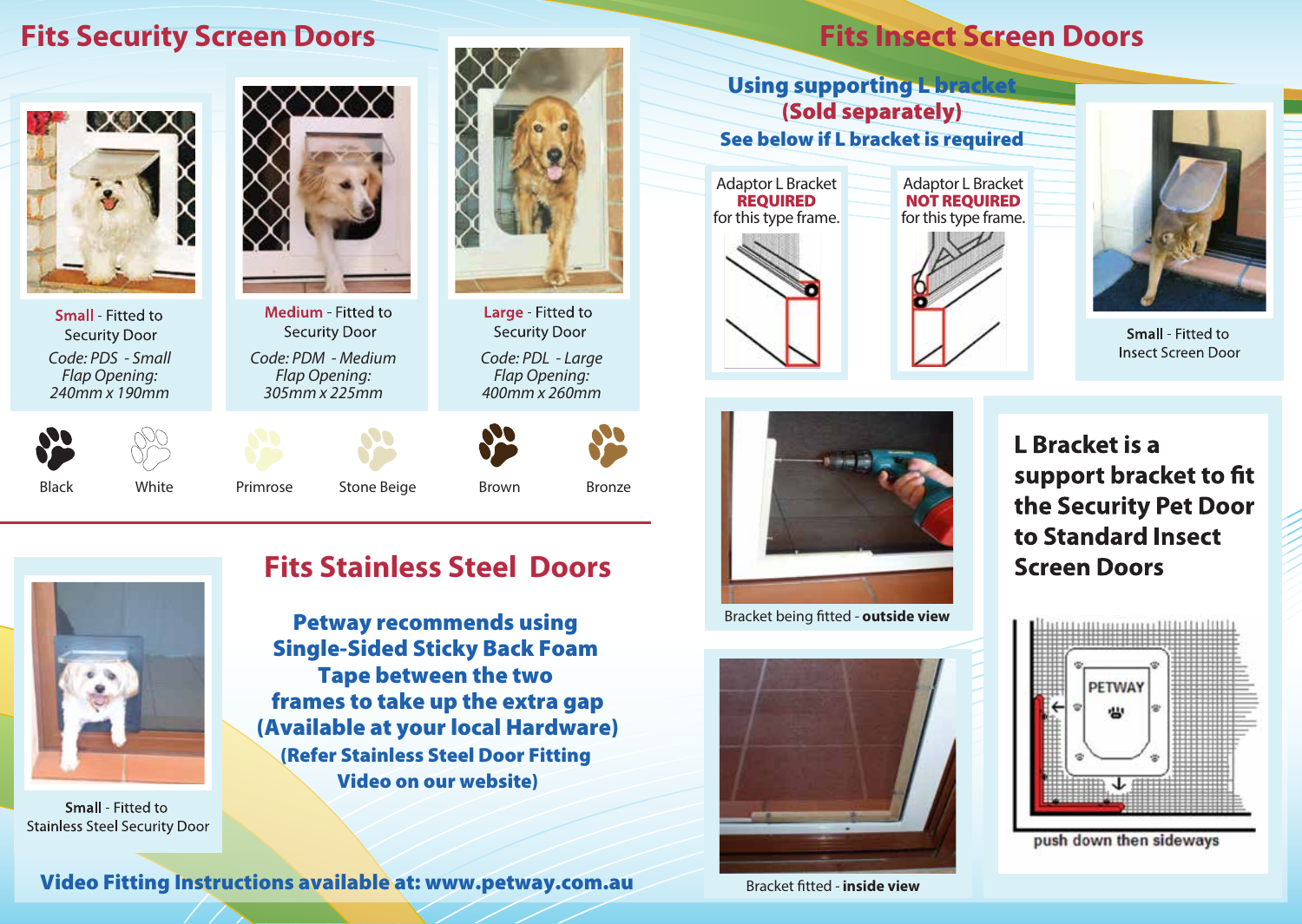# **Colour Chart:**

#### **Security Pet Door: Six Colours**





Primrose





**Stone Beige** 

**Bronze** 

**Timber Pet Door: White only** 

**Brown** 

**Code: PDST - Small Code: PDMT - Medium Code: PDLT - Large** 

White

**Glass Pet Door:** *Clear only* **Code: PDSG – Small Code: PDMG – Medium**



**Pet Door Inside View** 



 **Glass Pet Door Small & Medium available**

**Timber Pet Door Small, Medium & Large available**

12 Months

**Conditional Guarantee** 



**Flexible Flap Small, Medium & Large available**

**Manufactured by:** 

**Petway Access Doors** 

P.O. Box 127, Labrador. Gold Coast. **Oueensland, Australia, 4215.** Tel: (07) 5574 5444 Fax: (07) 5594 9177 **International Tel: +61 7 5574 5444** www.petway.com.au Email: sales@petway.com.au

**Available From:** 

(05/08/2016)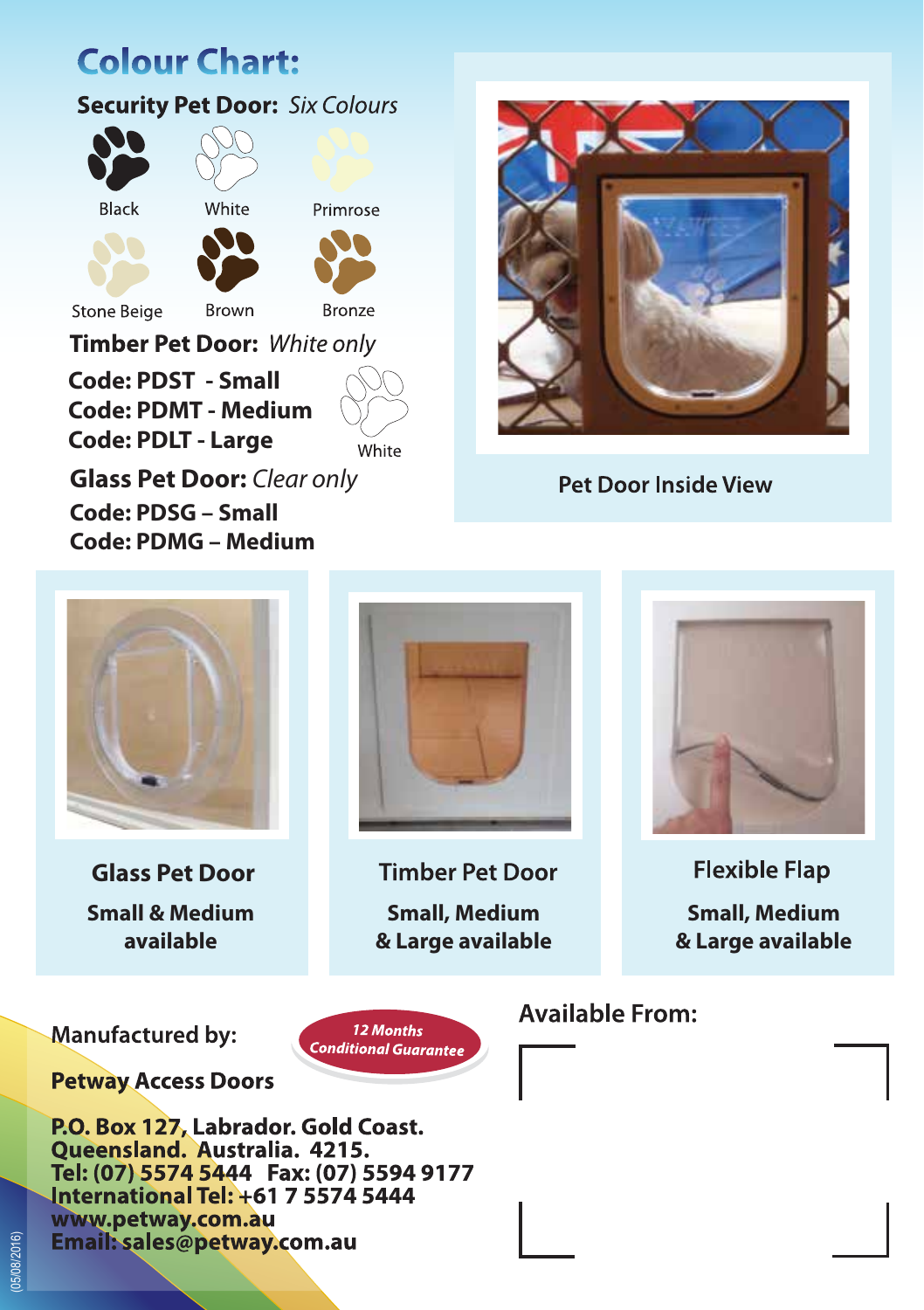



Pet Doors Designed for

## **Timber Pet Doors:** (3 Sizes - White Only)

- Lasy to fit with simple Fitting Instructions
- 公 Can be fitted without taking door off
- 要 **IIV** Stabilised
- **卷 Spare Parts Available**
- 상 Slim fitting no interference
- 상 Basic Handyman Tools required
- **<sup>2</sup>** Template provided for easy cut out **8** Large (White only)
- **公 Slide down Pet Lock-Out Panel provided**

**CIT** 

Frames squeeze together for varying Timber Thickness



**Timber Pet Door version available in Small, Medium**

**Petway Timber & Security Pet Doors can be aligned to work together, best to fit the Security Pet Door first to enable alignment of Timber Pet Door correctly.** 

**A Soft Flexible Flap (Sold Separately) is available so two aps can work together. We recommend fitting the flexible ap to the Timber Pet Door.**

**ALSO AVAILABLE** Security & Glass Pet Doors Video Fitting Instructions available at: www.petway.com.au